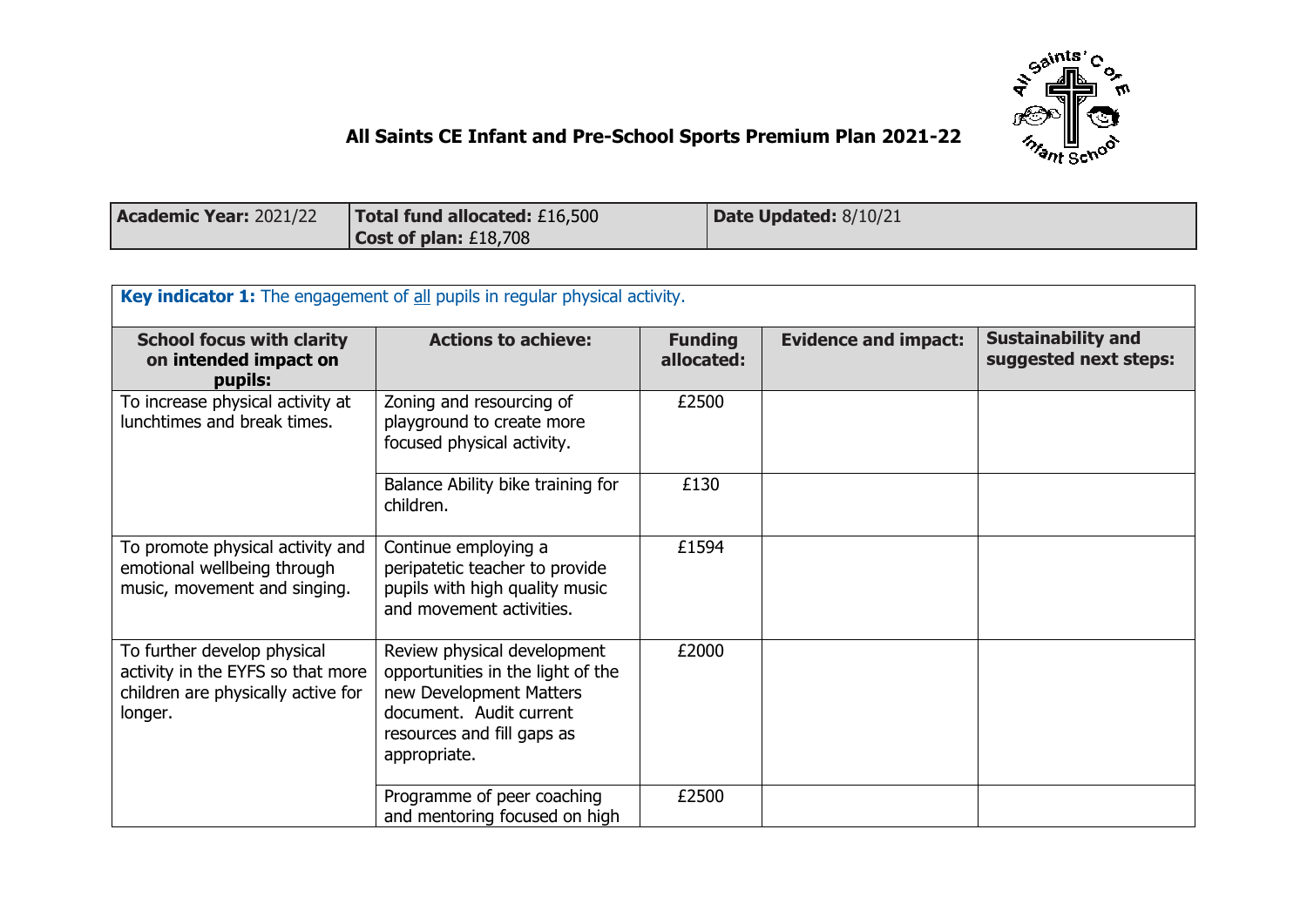| quality physical development in<br>the EYFS (planning, delivery,<br>observation). |      |  |
|-----------------------------------------------------------------------------------|------|--|
| <b>Total cost:</b>                                                                | 8724 |  |

| Key indicator 2: The profile of PE, sport and well-being raised across the school as a tool for whole school improvement.    |                                                                                                                                 |                              |                             |                                                    |
|------------------------------------------------------------------------------------------------------------------------------|---------------------------------------------------------------------------------------------------------------------------------|------------------------------|-----------------------------|----------------------------------------------------|
| <b>School focus with clarity</b><br>on intended impact on<br>pupils:                                                         | <b>Actions to achieve:</b>                                                                                                      | <b>Funding</b><br>allocated: | <b>Evidence and impact:</b> | <b>Sustainability and</b><br>suggested next steps: |
| To further promote the mental<br>health and wellbeing of all<br>pupils including targeted<br>provision of vulnerable pupils. | Pastoral Leader to assess need,<br>and develop and deliver nurture<br>and well-being interventions for<br>pupils who need them. | £4262                        |                             |                                                    |
| To provide additional hall time<br>so that physical activity is<br>increased.                                                | ASC hall rental to be increased<br>to enable pupils to access more<br>physical activity.                                        | £1292                        |                             |                                                    |
|                                                                                                                              | <b>Total cost:</b>                                                                                                              | £5554                        |                             |                                                    |

| Key indicator 3: Increased confidence, knowledge and skills of all staff in teaching PE and sport.                                                                |                                                                                                            |                              |                             |                                                    |  |
|-------------------------------------------------------------------------------------------------------------------------------------------------------------------|------------------------------------------------------------------------------------------------------------|------------------------------|-----------------------------|----------------------------------------------------|--|
| <b>School focus with clarity</b><br>on intended impact on<br>pupils:                                                                                              | <b>Actions to achieve:</b>                                                                                 | <b>Funding</b><br>allocated: | <b>Evidence and impact:</b> | <b>Sustainability and</b><br>suggested next steps: |  |
| To develop the confidence,<br>knowledge and skills of teaching<br>staff in teaching PE and sport,<br>with a particular focus on ECTs,<br>so that pupils make good | PE Subject Leader to coach<br>other staff and ensure PE<br>programme (Real PE) is being<br>well-delivered. | £800                         |                             |                                                    |  |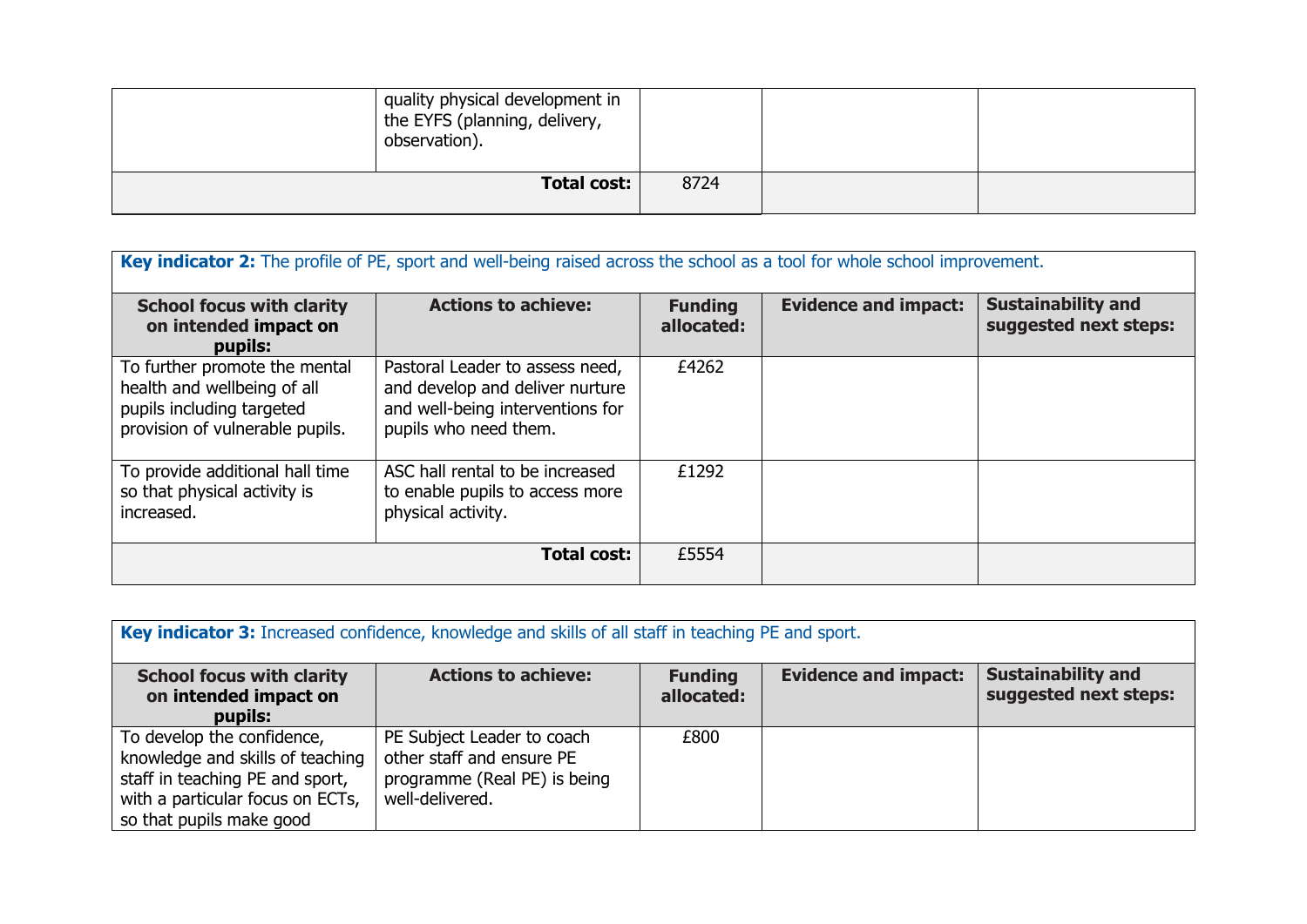| progress.                                                                                                             |                                              |      |  |
|-----------------------------------------------------------------------------------------------------------------------|----------------------------------------------|------|--|
| To ensure all staff have a<br>systematic programme to follow<br>so that pupils' skills are<br>sequentially developed. | Continue to purchase the REAL<br>PE license. | £195 |  |
|                                                                                                                       | <b>Total cost:</b>                           | £995 |  |

| Key indicator 4: Broader experience of a range of sports and activities offered to all pupils.                            |                                                                                                |                              |                             |                                                    |
|---------------------------------------------------------------------------------------------------------------------------|------------------------------------------------------------------------------------------------|------------------------------|-----------------------------|----------------------------------------------------|
| <b>School focus with clarity</b><br>on intended impact on<br>pupils:                                                      | <b>Actions to achieve:</b>                                                                     | <b>Funding</b><br>allocated: | <b>Evidence and impact:</b> | <b>Sustainability and</b><br>suggested next steps: |
| To develop children's confidence<br>and proficiently in water.                                                            | Autumn 2 half term 6 week<br>programme for Year 2 pupils<br>(half hour session per week).      | £1435                        |                             |                                                    |
| To source and maintain high<br>quality teaching allowing all<br>children to take part at their<br>various ability levels. | High quality coaches for after<br>school clubs throughout the<br>year (football, dance, yoga). | £1500                        |                             |                                                    |
|                                                                                                                           | Total cost:                                                                                    | £2935                        |                             |                                                    |

| Key indicator 5: Increased participation in competitive sport.       |                                                                  |                              |                             |                                                    |  |
|----------------------------------------------------------------------|------------------------------------------------------------------|------------------------------|-----------------------------|----------------------------------------------------|--|
| <b>School focus with clarity</b><br>on intended impact on<br>pupils: | <b>Actions to achieve:</b>                                       | <b>Funding</b><br>allocated: | <b>Evidence and impact:</b> | <b>Sustainability and</b><br>suggested next steps: |  |
| To provide competitive sports<br>activities with Selston Infants     | Plan and deliver a competitive<br>multi-skills events during the | £500                         |                             |                                                    |  |